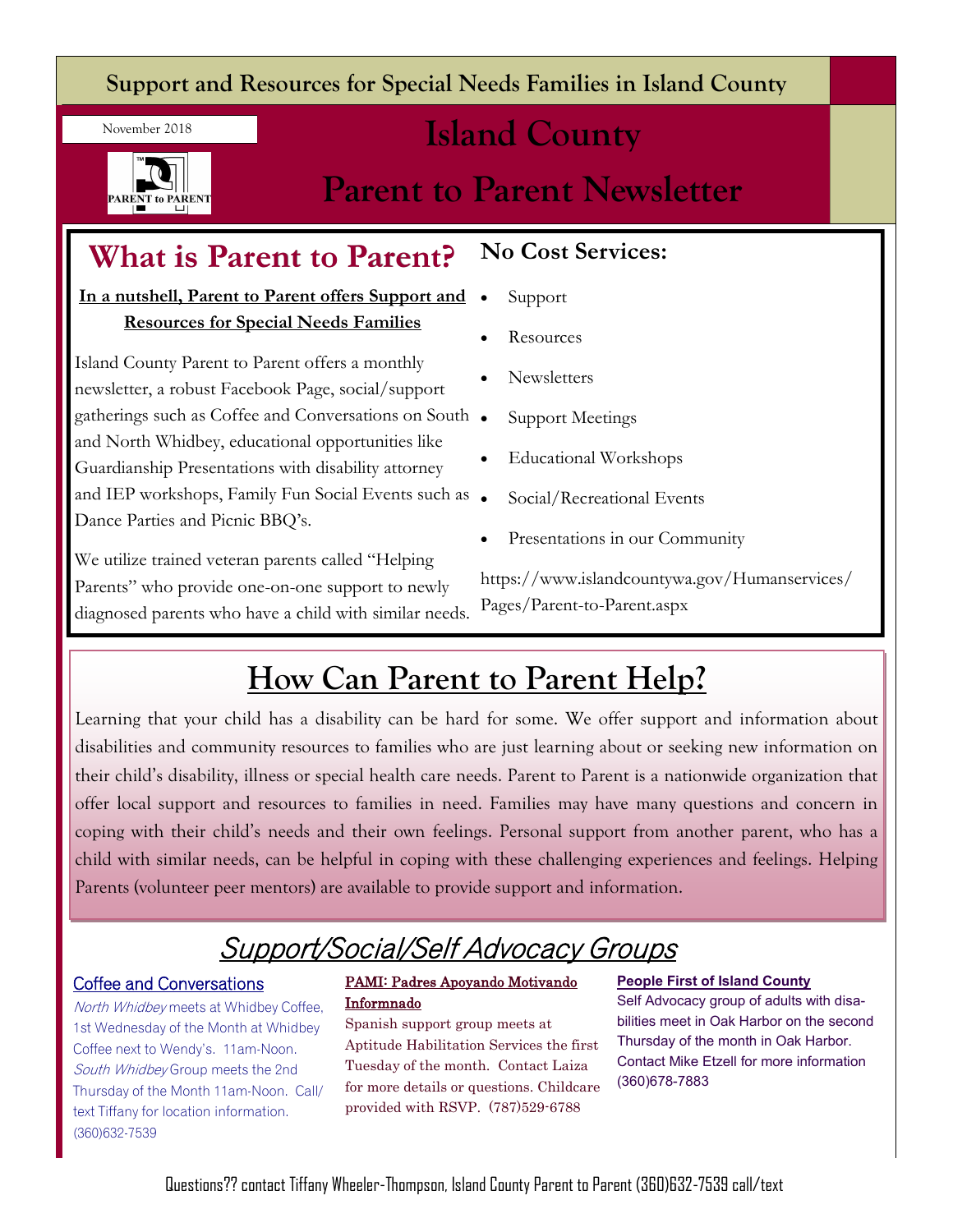#### **10 Tips for Stress-Free Holidays With Your Special Needs Family**

I have two children with sensory processing disorder (SPD) and other special needs. All of these images of the holidays that often bring feelings of joy, love and excitement used to bring feelings of anxiety and confusion for my family. Thankfully, with the help of many years of therapy, both of my sons are now able to participate in many of the year-end celebrations with less stress on them and us.

Holidays are typically about traditions. Here is the thing I have learned about traditions: They are wonderful if they are working. I remember as a newly-married Jewish woman to a man who had been raised Catholic, I had conversations with my husband about our shared vision of family traditions. Little did we know that in

two years we would welcome our first son and learn that he had different needs, which would necessitate new traditions. Before I heard the words "sensory processing disorder" (a condition that exists when sensory signals do not always get organized into appropriate responses), I knew something about the world was not

working for my son. Events and celebrations that were supposed to be joyful for him and us were stressful at best and disastrous more often than not.

In an effort to make the holiday more enjoyable for our son and us, we decided to host Thanksgiving. We invited our extended family to join us in our home in hopes of taking away that stressor for our son. It proved to be one of the best holiday gifts we have given ourselves, and our extended family enjoys the holiday as well (full disclosure: my husband cooks a mean turkey).

I share this story with you, fellow parents of children who have special needs, and urge you not to worry. You do have options. I have listed a few below. Perhaps one of them can help your family this year.

#### **1. Preparation is not just for turkeys. Explain to your child and family what you desire to happen.**

"We will go to Grandma and Grandpa's house at 3 p.m. and will stay until 9 p.m.; your cousins, aunts and uncles will be there, and Uncle Rich will more than likely be watching football. If you need a break, you may join Uncle Rich with your iPad (music, etc.). Remember, sometimes things don't go as planned. I really appreciate it if you can try to be as flexible as possible. Let Dad or me

know if you need a break."

My husband and I have found explaining to our boys what to expect ahead of time can help minimize their (and therefore our) anxiety.

**2. The best laid plans… I learned to have a backup plan to my backup plan.** When my children were little, this would consist of a change of clothing (who am I kidding, more like three), favorite toys, extra food (especially if we were going out to eat), music, headphones, etc. I would also prepare them with the warning that things don't always go as planned. My oldest son can get upset if we deviate from what he expects. An example of this

> would be not eating dinner at "dinner time." He will state, "You said we would eat at 6 p.m., but it is 6:07. Where is my dinner?" I taught my son what "ish" means. When we say we will eat at 6ish, what we really mean is some time between 5:45 and 6:15.

#### **3. Accommodating accommoda-**

**tions.** Special needs parents are often excellent advocates for their children during IEP and 504 meetings. Why is it that we seem to lose these skills when we are dealing with our family and friends? Once my husband and I were ready and able to ask those closest to us for help (and spell out what we needed), holidays became less stressful. For us, it meant hosting Thanksgiving so our autistic son would have the ability to check in and out of the room as necessary to accommodate his sensory issues.

**4. Sensory**. All those wonderful smells that can conjure memories from your childhood also have the potential to make your child with sensory issues feel apprehensive and overwhelmed. Many people may not understand this; I didn't until I had a son with SPD. If possible, tactfully explain that the smell of the Christmas tree and scented candles can be overwhelming for your child. Ask your host if it would be acceptable to move the candles during your visit, and explain why. I've found most people truly want to help and need guidance.

Have a quiet plan. Explain to your host how all the excitement during this time of year can sometimes overwhelm your child. Then ask if your son or daughter may take refuge in another room from time to time.

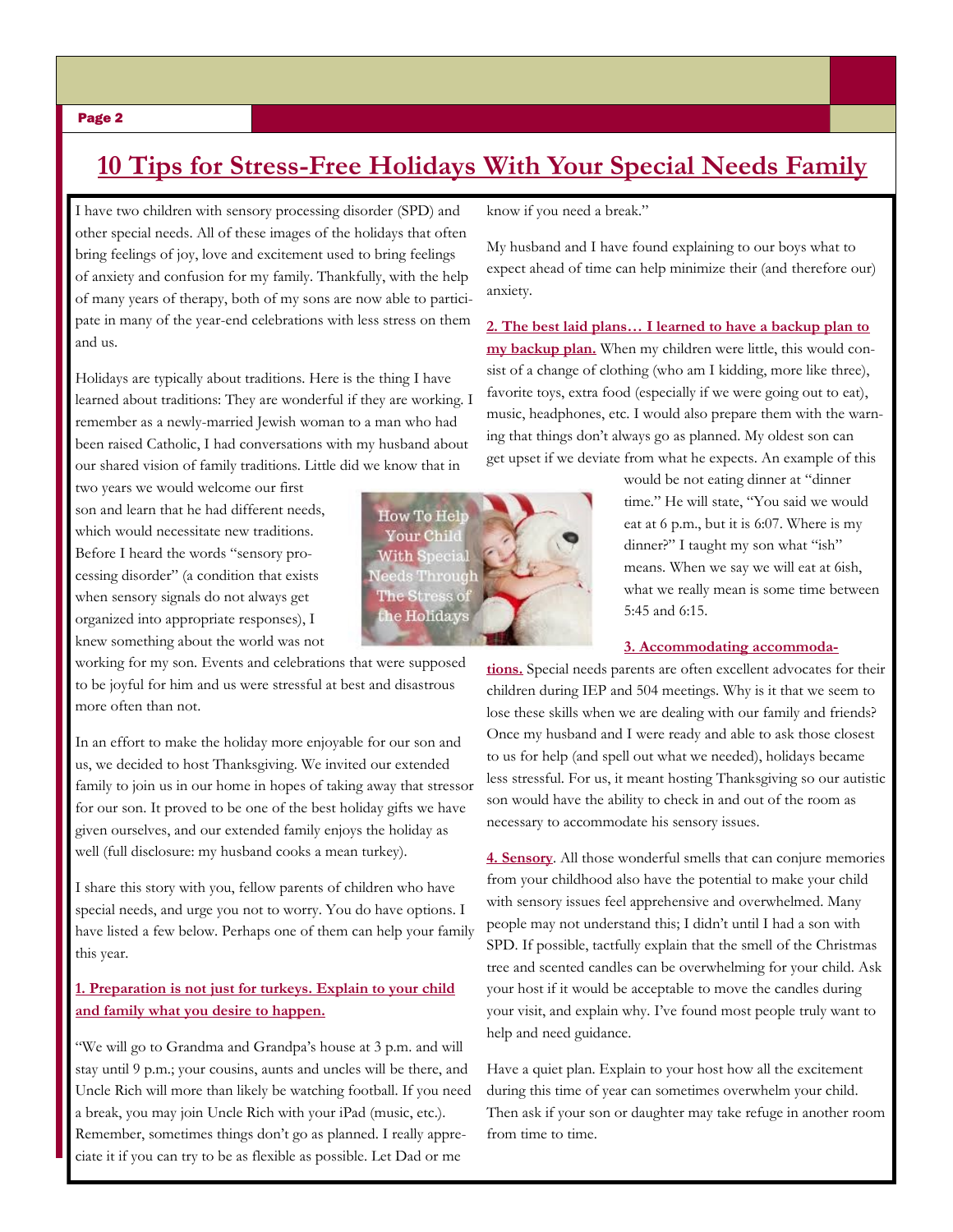#### **10 Tips for the Holidays Continued…...**

**5. Set realistic goals for your child and yourself.** We were able to enjoy Thanksgiving for the first time when we hosted. The reason? Our son was comfortable in our home, and therefore we could relax. We had learned by then that we had to set expectations, and not only for our son. "People are coming over to celebrate the holiday. They want to spend time with you. Do you think you might be able to visit for a few moments?" Extended family and friends, too: "It can be really exhausting for E to be social, therefore he might check out. Please do not feel offended if he goes off by himself; he is more than likely overwhelmed. Having the ability to retreat shows his maturity, and we encourage such behavior. Please support him and us."

#### **6. Reminders. Advanced notice can prevent tears and tan-**

**trums**. "We are going to be leaving in a half hour." Then, give 10 minute reminders, which can make an easier transition for the children. My oldest son had a habit of breaking snow globes when he was little. We thought he was misbehaving for attention, but years later he explained he was so fascinated by the lovely globe and he wanted to try to "climb inside." While we do ask friends and family to be aware of his fascination and requested such objects be moved during our visit, we also remind E to be gentle should a globe be left out. "Hey, remember that cool snow globe Mama Cathy had? It was fragile and broke. If you see one, try to observe it with your eyes and ask if it is OK to touch before doing so."

**7. Review**. Helping your child with perspective of the event can build confidence and may provide a positive anticipation for next time: "I had so much fun, how about you? I noticed how well you were reading to your cousin; he really appreciated that and I am proud of you for helping."

**8. Just say, "No."** It is OK. If you are overwhelmed, your child is anxious or it feels like it is all too much, it may be time to leave. Take a deep breath, grab your coziest cow slippers, a bottle of wine and your partner, and exhale. You should give yourself permission to enjoy the holidays in your own unique way, and at your speed. Deflect the pressure from what others think; rather, make the time meaningful for you, your child and your family unit.

**9. December holidays' true meaning is not gifts.** Really, look it up. It might be hard for many people to believe, but I've observed that gift-receiving can be stressful for some children on the autism spectrum and some children with SPD. A nice "gift" for those inclined to give them can be one-on-one time with the child doing something they really enjoy. My son loves movies; he loves to go with his aunts and uncles or grandparents. Knowing he has a movie date is often all he needs to feel the joy of gift-receiving.

**10. Not everything went as you hoped or planned?** Don't worry; I have it on good authority the holidays will come again next year!

## **Event Planning for A Successful Outcome**

| <b>Stressors</b>    | <b>Specific Challenges</b>       | <b>Accommodations</b>                                                                               |
|---------------------|----------------------------------|-----------------------------------------------------------------------------------------------------|
| Sensory Challenges  | Noise, Chaotic Activity          | Ear plugs, sit in periphery, fidget tools                                                           |
| Degree of Interest  | <b>Excited but Anxious</b>       | Sitting in periphery, electronics, leave early                                                      |
| Novelty/Uncertainty | High Certainty, New              | Preview ahead of time, watch YouTube videos                                                         |
| Degree of Control   | Minimal Control                  | Check of list of events, timeline, schedule                                                         |
| Performance Demands | Sitting Still and Quiet          | Have a Job, Be a Helper, Contribute                                                                 |
| Social Demands      | High, Unpredictable Interactions | Arrive late and leave early. Sit in periphery                                                       |
| Length of Time      | Two Hours, too Long              | Arrive late, and leave early. Escape as needed. Keep<br>an eye out for signs that it is time to go. |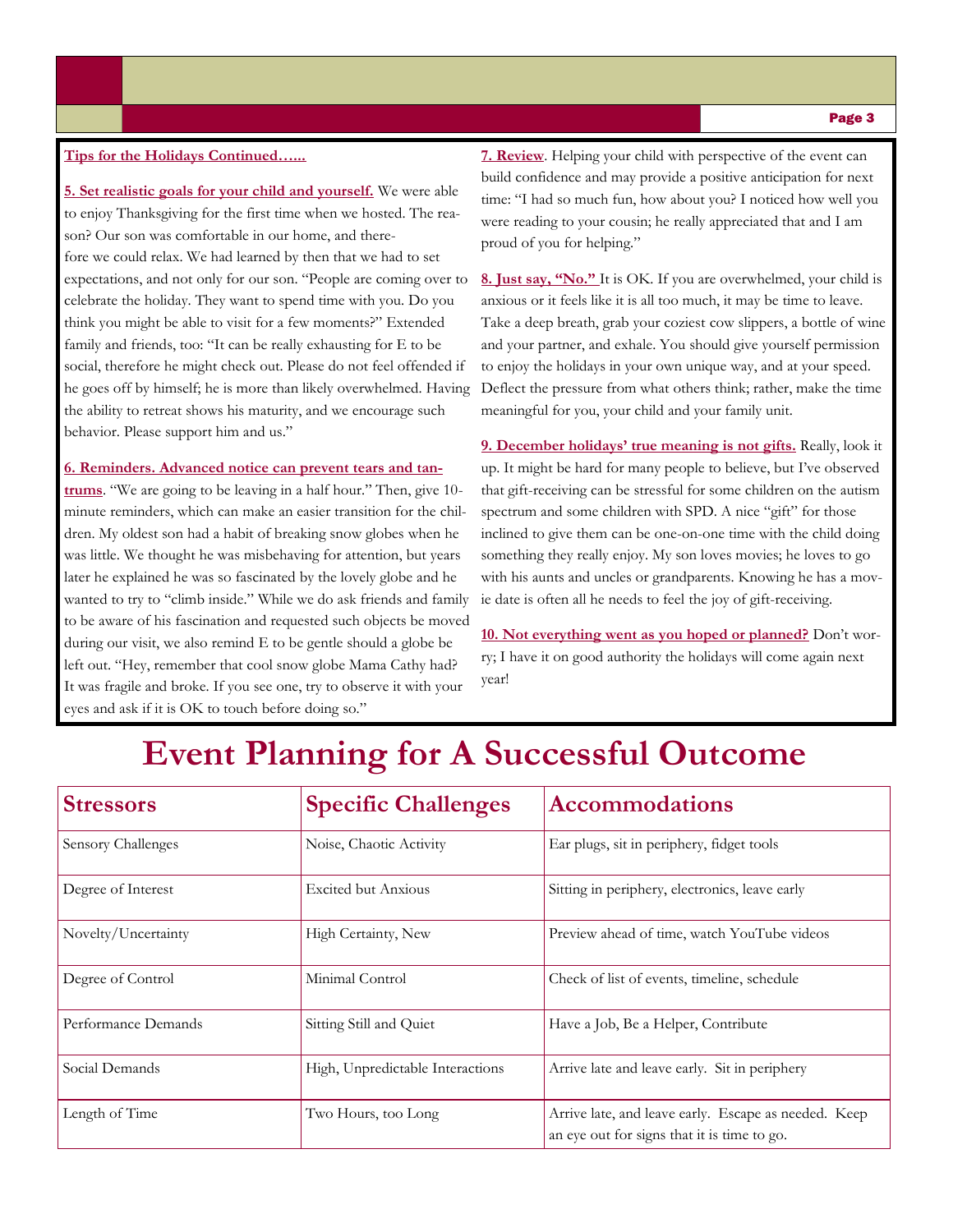#### **Free Preschool Child Development Screening**



If you have a preschool age child (3- 5) with developmental concerns and would like to have them screened, contact your local school district. Your kiddo will be screened by a speech therapist, occupational therapist and school psychologist.

WE CHECK... VISION HEARING LANGUAGE SOCIAL SKILLS EMOTIONAL MOTOR

#### SKILLS SELF HELP PROBLEM SOLVING SPEECH COGNITIVE SKILLS

**South Whidbey School District:** November 14 Contact Marie Poolman at (360)221-6808 ext. 2206 Call to set up an appointment for the screening day or for more information.

**Coupeville School District:** Nov 16, Dec 14, Jan 18, Feb 15, March 8, April 19, and May 17. Contact Jamie Easton and/or Special Services at (360)678-2404.

**Oak Harbor School District:** January 4, February 22 and April 22 at Hand in Hand Preschool (360)279-5928

**Camano School District:** Special Services (360) 629-1236.

If you have development concerns for a kiddo ages **birth to three (3)**, services may include: in home Developmental Screening & Evaluation, Resource Coordination, Developmental Education, Parent Coaching & Training, Speech Therapy, Occupational Therapy, Physical Therapy, Feeding & Oral/Motor Therapy; Contact Toddler Learning Center for Central and North Whidbey (360)679-1039, for South Whidbey (360)221-6808 xt 4420 and Sherwood Community Services (425)334-4071for Camano Island.

#### **Great Websites to Check Out**

- **Informing Families** informingfamilies.org Supporting real lives across the real life course. Ages birth to forever, in collaboration with DDA and DDC to produce information and resources to families in "parent speak"
- **Arc of Washington State** arcofwa.org The *Arc of Washington* State works for people with intellectual and developmental disabilities. The ARC of WA holds Parent to Parent. Resources and advocacy.
- **Island County Parent to Parent** islandcountywa.gov/Humanservices/Pages/Parent-to-Parent.aspx Special Needs Resource Guide, events and monthly newsletters are available on the website.
- **WA Autism Alliance and Advocacy** washingtonautismadvocacy.org A personal advocate and legislative champion for children and adults with autism spectrum disorder (ASD) & other developmental disabilities.
- **Washington PAVE** wapave.org **PAVE** is a parent directed organization that works with families, individuals with disabilities, professionals and community members in all walks of life and with all types of disabilities. As a Parent to Parent Coordinator, I use Jen Cole our regional WA PAVE coordinator, for special education information.
- **Understood** understood.org Web Resource Helps Parents of Kids with Learning and Attention Issues
- **NAMI** National Alliance Mental Illness in WA namiwa.org
- **University Center for Excellence in Developmental Disabilities** depts.washington.edu/chdd/ucedd

**Many of these helpful websites also have Facebook pages. I share these resources on the Island County Parent to Parent Facebook page as they come available.**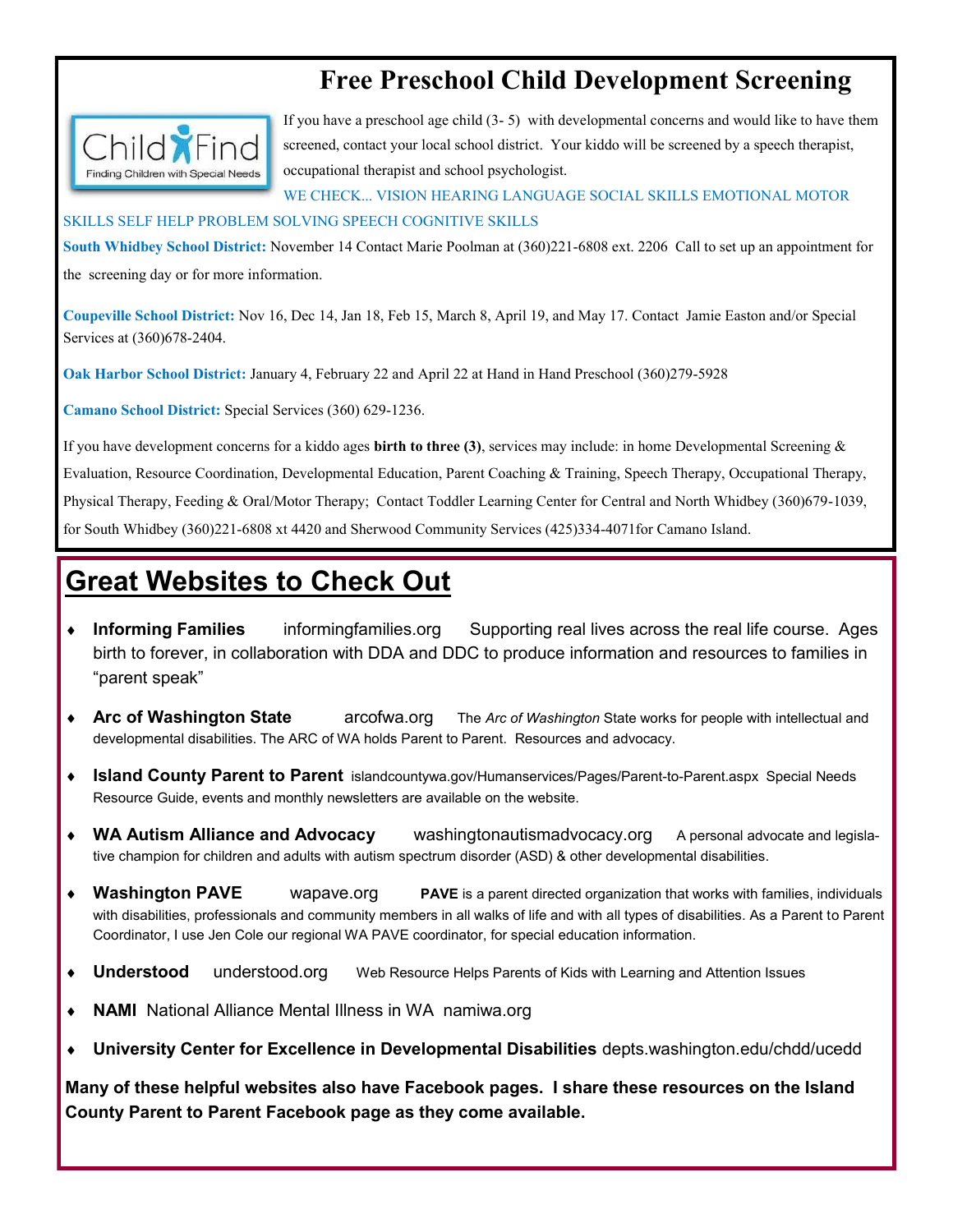# Join Us For Holiday Fun!



## Parent to Parent Holiday Party

Santa will be making an appearance about 12:30pm

Saturday,, December 22nd

## Coupeville Recreation Hall Noon-2pm

Potluck, music, arts & crafts Questions? Call /text Tiffany (360)632-7539



Don't forget, Special Olympics Basketball starts soon. Ages 8 and up. There is a North end team in Oak Harbor that starts practicing in December. Call Chris Becker for more info (360)320-2549. South end team has started practicing but is always open to new players. They practice at Trinity Lutheran in Freeland on Saturday 10-11am. No practice on November 3rd due to schedule conflicts. For more info call Mike Etzell (360)678-7883

## Upcoming Holiday Events

- Veteran's Day Parade– Downtown Oak Harbor: November 12th 1:00-2:00pm, FREE Rain or Shine
- \* WA State FREE Park Day for Arbor Day: November 23rd
- Holiday Lighting of Langley: November 24th 4:oopm. FREE 2nd and Anthes, Langley
- Lights of Christmas Festival: Available 21 nights starting November 29th through the end of the year. 20800 Marine Drive, Stanwood Buy Tickets, dates and times available website www.thelightsofchristmas.com/
- Light up Your Holidays December 1st, 10-2pm 27130 102nd Ave NW, Stanwood
- Teddy Bear Breakfast Buffet: December 1st Two Seatings, \$5 ages 10 and younger, \$15 ages 11 and older, more information or to buy tickets contact Big Brothers Big Sisters https://bbbsislandcounty.org/
- \* Langley Holly Jolly Parade: December 1st 1:00pm FREE Downtown Langley www.visitlangley.com/parade
- Coupeville Christmas Parade, Tree Lighting and Boat Parade: December 1st FREE Festivities begin at 4:00pm www.coupevillechamber.com
- \* Winter Wonderland: Friday December 7th through Sunday December 9th. FREE indoor and outdoor events for the whole family at Outlet Shoppes at Burlington for more info: www.skagitchildrensmuseum.net
- \* Parent to Parent Holiday Party: Saturday, December 22, 12--2pm at Coupeville Rec Hall. FREE Family fun!